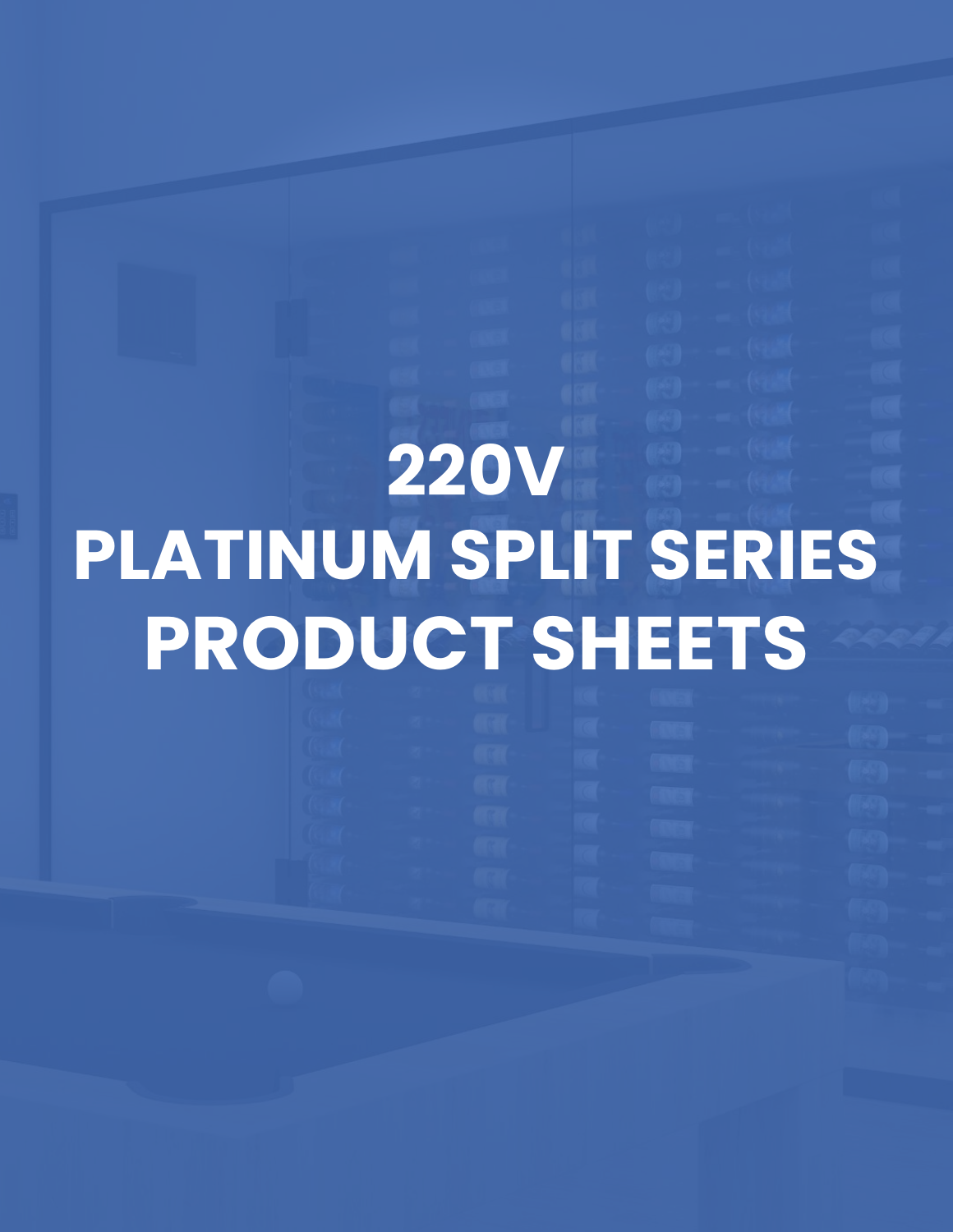## **PLATINUM SPLIT H.E.**

220V Condensing Unit (Fully-Ducted)



### **FEATURES**

- + Quiet and efficient operation
- + Advanced electronic control system
- + Flare fittings for easy installation
- + Standard and 24V thermostat options available.
- + 55°F temperature differential between the cellar and condensing unit air intake temperature.
- + Optional UV air purification accessory



**UNIT SPECS** 

\*Approximated in an environment that is fully insualted and sealed with a proper vapor barrier. Each wine cellar is unique and has specific cooling requirements. Heat load calculations should always be performed prior to selecting a cooling unit.

| <b>EVAPORATOR</b>                                                    |                                                                                                                               |           |              |           |              |           |                       |                                                              |           |
|----------------------------------------------------------------------|-------------------------------------------------------------------------------------------------------------------------------|-----------|--------------|-----------|--------------|-----------|-----------------------|--------------------------------------------------------------|-----------|
| Model<br>Cellar Size                                                 |                                                                                                                               | Mini      | 4000         |           | 8000         |           | <b>Twin 9000</b>      |                                                              |           |
|                                                                      | 500 cu. L *                                                                                                                   |           | 1000 cu. L * |           | 1750 cu. L.* |           | 3000 cu. L *          |                                                              |           |
| <b>Fan Speed</b>                                                     | Low                                                                                                                           | Medium    | Medium       | High      | Medium       | High      | High<br>Medium<br>Low |                                                              |           |
| BTU/h (60°F condenser air<br>intake temperature)<br>Sensible / Total | 1829/2436                                                                                                                     | 2275/2891 | 4565/5273    | 4786/5488 | 4814/5687    | 5133/5777 | 7256/8208             | 8201/8810                                                    | 8883/9417 |
| BTU/h (75°F condenser air<br>intake temperature)<br>Sensible / Total | 1760/2326                                                                                                                     | 2127/2641 | 4177/4561    | 4601/4669 | 4455/4997    | 4607/5012 | 7131/8061             | 7626/8326                                                    | 8322/8636 |
| BTU/h (85°F condenser air<br>intake temperature)<br>Sensible / Total | 1666/2141                                                                                                                     | 2078/2492 | 3957/4315    | 4244/4453 | 4370/4834    | 4577/4982 | 6843/7845             | 7368/7959                                                    | 7779/8054 |
| dBA                                                                  | 46                                                                                                                            | 52        | 56           | 62        | 56           | 62        | 52                    | 56                                                           | 62        |
| <b>Dimensions</b>                                                    | 13"L x 20"W x 10.5"H<br>16.1"Lx20.5"Wx15.5"H                                                                                  |           |              |           |              |           |                       |                                                              |           |
| Refrigerant                                                          | R-134a                                                                                                                        |           |              |           |              |           |                       |                                                              |           |
| Voltage Rat ng                                                       | 120V (15-amp dedicated circuit required)                                                                                      |           |              |           |              |           |                       |                                                              |           |
| Weight (lbs)                                                         | 33<br>54                                                                                                                      |           |              |           |              |           |                       |                                                              |           |
| Amps                                                                 | 2.2 (Running Amps)<br>0.97 (Running Amps)                                                                                     |           |              |           |              |           |                       | Primary 2.48 (Running Amps);<br>Secondary (2.2 Running Amps) |           |
| <b>Drain Line</b>                                                    | 1/2" ID clear plas c tubing (not provided)                                                                                    |           |              |           |              |           |                       |                                                              |           |
| Installat on                                                         | Evaporator unit is installed in the cellar.                                                                                   |           |              |           |              |           |                       |                                                              |           |
| Thermostat                                                           | Advanced digital display (50-L. cable), liquid-temperature-measuring bo le probe (retractable cable), 24V - customer supplied |           |              |           |              |           |                       |                                                              |           |
| Temp. Delta                                                          | Can maintain a 55°F cellar temperature with up to 120°F condenser air intake temperature                                      |           |              |           |              |           |                       |                                                              |           |
| Warranty                                                             | Two-year limited warranty (parts and labor)                                                                                   |           |              |           |              |           |                       |                                                              |           |

| <b>CONDENSER</b>      |                                                                                           |                              |                                                                                          |  |  |  |
|-----------------------|-------------------------------------------------------------------------------------------|------------------------------|------------------------------------------------------------------------------------------|--|--|--|
| Model                 | 4000                                                                                      | 8000                         | 9000                                                                                     |  |  |  |
| dBA                   | 45                                                                                        | 48                           | 48                                                                                       |  |  |  |
| Dimensions            | 31.18"L x 10.75"W x 21.18"H                                                               |                              |                                                                                          |  |  |  |
| Condensing Unit HP    | $0.6$ HP                                                                                  | 0.7HP                        | 1HP                                                                                      |  |  |  |
| <b>Voltage Rating</b> | 220V (15-amp dedicated circuit required)                                                  |                              |                                                                                          |  |  |  |
| Weight (lbs)          | 55                                                                                        | 56                           | 64                                                                                       |  |  |  |
| Amps                  | LRA 10.7, RLA 2.7, FLA 3.1                                                                | LRA 13.2. RLA 3.19. FLA 3.66 | LRA 20, RLA 4.25, FLA 4.89                                                               |  |  |  |
| Line Set              | Liquid line 1/4" OD; Suction line 1/2" OD (less than 50 ft.), 5/8" (greater than 50 ft.)  |                              | Liquid Line 3/8" OD; Suction Line 5/8" OD (less than 50 ft.), 3/4" (greater than 50 ft.) |  |  |  |
| Installation          | Condensing unit can be installed up to 100 line feet from evaporator unit.                |                              |                                                                                          |  |  |  |
| Temp. Delta           | Can maintain a 55°F cellar temperature with up to 120°F condenser air intake temperature. |                              |                                                                                          |  |  |  |
| Warranty              | Two-year limited warranty (parts and labor)                                               |                              |                                                                                          |  |  |  |